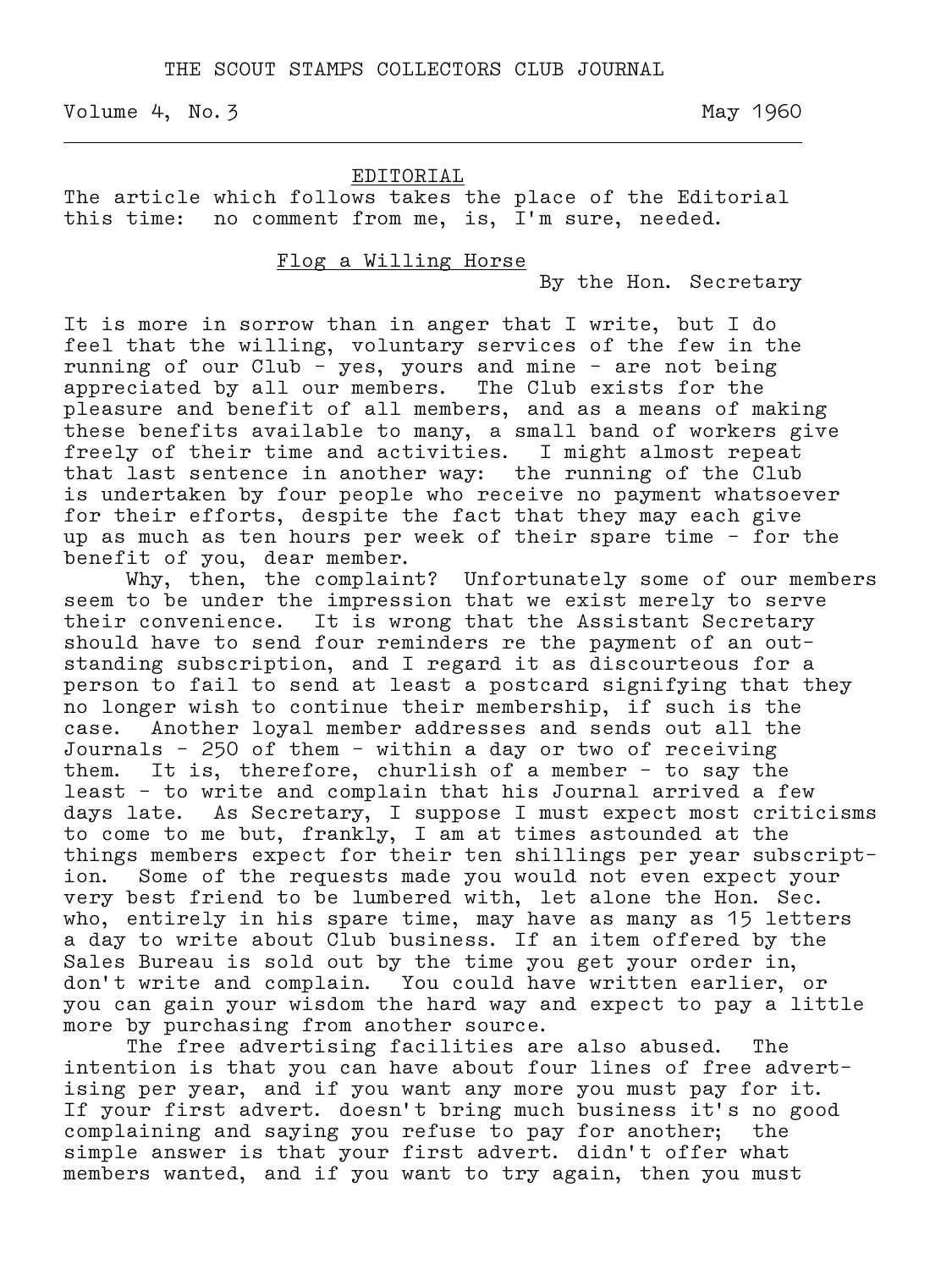Finally, for the price of about one cigarette a week (by U.K. prices) you receive a Journal every two months, member– ship list, priced check list, free advertising, cancellation reproductions, an advisory service, and a chance to secure items at real bargain prices. Members near London have the additional chance of attending meetings and displays. All this for ten pence a month. Just remember, will you, that if you flog a willing horse too much you might kill it. When an activity which started as a pleasure becomes a millstone there is a warning signal. And now, having got all this off my chest – on behalf, also, of my colleagues – the remedy lies, dear member, with you.

............

# A PERSONAL NOTE

from the Hon. Sec.

Since the Club began early in 1957, I have been privileged to know many members as friends. In some cases, this friendship has grown and ripened, and I have felt that I have really known the member all my life. One such member and I corres– ponded for a long time, telling each other about our homes, friends, Scout troops, and the like, as well as dealing with Scout stamp matters. It is, therefore, with the greatest regret that I have to record the death of this member, WALTER BUBEN, of Chicago, U.S.A.

 To his wife and family we send our heartfelt sympathy, and it is with deep satisfaction that we record that the members of the Troop Committee of which Walt was a Scouter have institut– ed a fund to assist in the education of his children. To those of you who knew him I recommend your support; remittances should be sent to the Walter Buben Trust Fund, Troop Committee, 2325E, 83rd. Street, Chicago 17, Illinois, U.S.A.

............

## THE MAFEKING BADEN POWELL STAMPS

by the Editor

In the first two issues of the–Journal I discussed the Mafeking B–P stamps at some length. Whilst looking through some old stamp magazines the other day I came across a notice which appeared in the "Mafeking Mail", dated April 8th. 1900 and reproduce it here with some comments of my own.

#### "NOTICE

The new issue of stamps bearing the Colonel's photograph will be produced on Monday, the 9th. inst. These stamps can only be issued on production of letters addressed locally (Mafeking & Forts). No person can at present be allowed to hand to the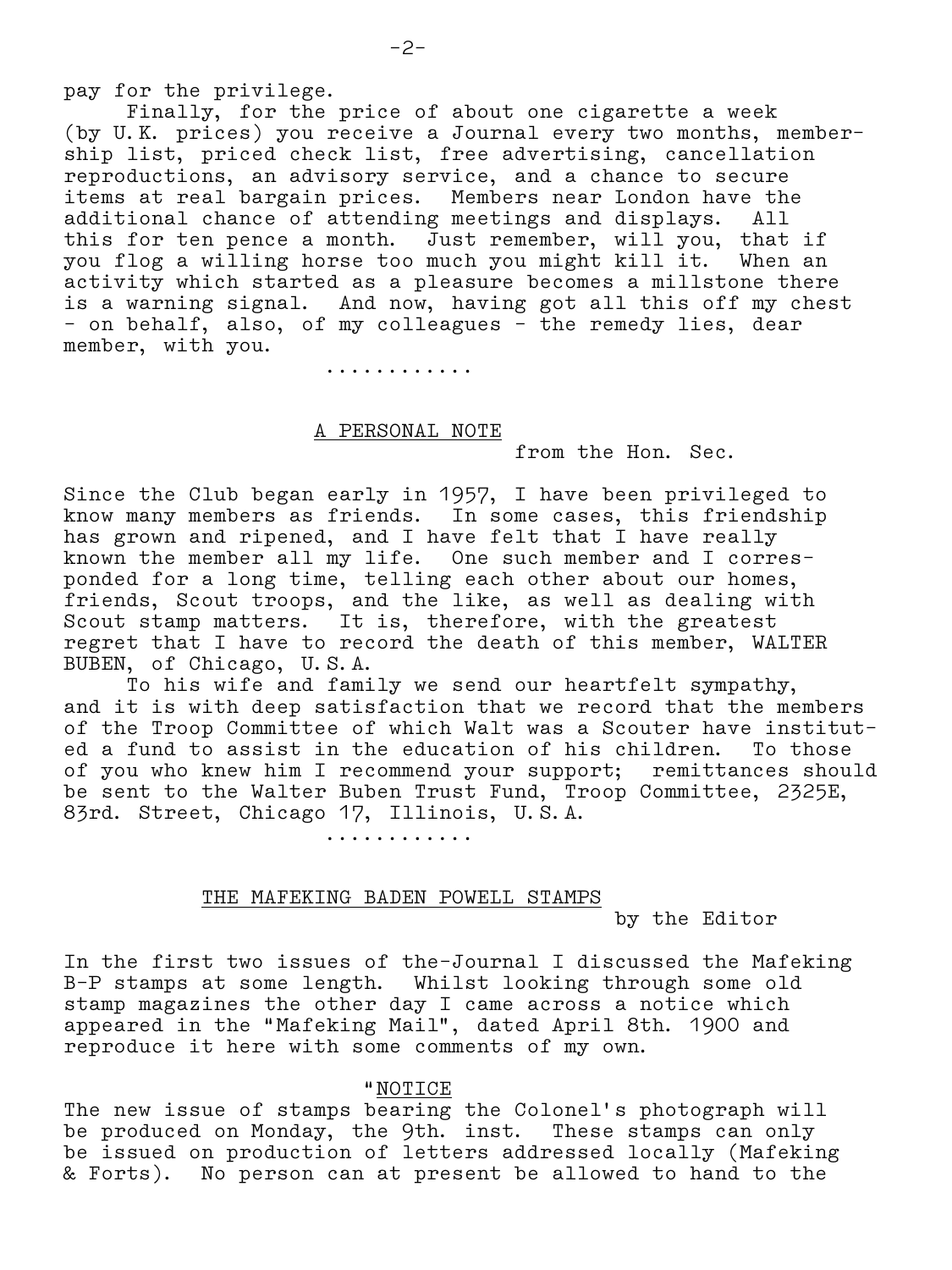officer in charge of the Siege Post Office more than one letter per diem.

J.V.Howart, Postmaster.

Mafeking, April 7th. 1900."

 We can draw some interesting conclusions from this notice. Firstly, that the stamps were definitely introduced for local use only; secondly that it was intended that their use on letters was to be restricted. I wonder if the Siege Post Officer kept a check during the first few weeks following the promulgation of this notice, to see that only one letter per day was posted by any one person and that these letters were local ones? I rather doubt it, because it is well known from covers which exist that he, or members of his staff, allowed letters bearing these 'local' stamps and addressed to places outside the town to be handstamped and conveyed by native runner and then by train to the Cape – the charge for conveyance of such mail by this route was understandably high for it involved the native mail runners risking their lives in passing through the Boer lines. That many attempts were successful was un– doubtedly due to the scouting ability of these runners!

 Although the notice states that the stamps would be avail– able on April 9th., some of the 3d. B–P stamps, small size, are known to have been used on the 7th. April, the date the notice appeared in the press.

 Perhaps it would be fair to say that there was some excuse for the Siege postal staff to act contrary to regulations. The conditions under which they worked were most hazardous and must have been very grim, and, at times, sufficiently disturbing for them not to worry about postal instructions. Maybe one or more of those employed in the office, being interested in philately, allowed such mail to pass – par complaissance – they may have even despatched some themselves! Whatever the reason, these souvenirs still exist today and are much sought after and prized by those of us interested in Scout stamps and by those who collect campaign covers.

 Although nothing to do with these notes, it may be of interest to members to know that these Mafeking stamps have again received a boost in price in the latest S.G. catalogue: these figures are now, S.G.20 ... £12 mint, £9 used, G.S.21 or 22 ... £25 mint, £12 used.

 These prices are, of course, for well centred copies and, as I have already said in previous articles, not all of these stamps can be found in perfect condition.

.............

### SWISS SCOUT POSTMARKS

by Howard Fears

I had known for some time that a prominent gap in my Scout collection vas in respect of material from Switzerland. Hard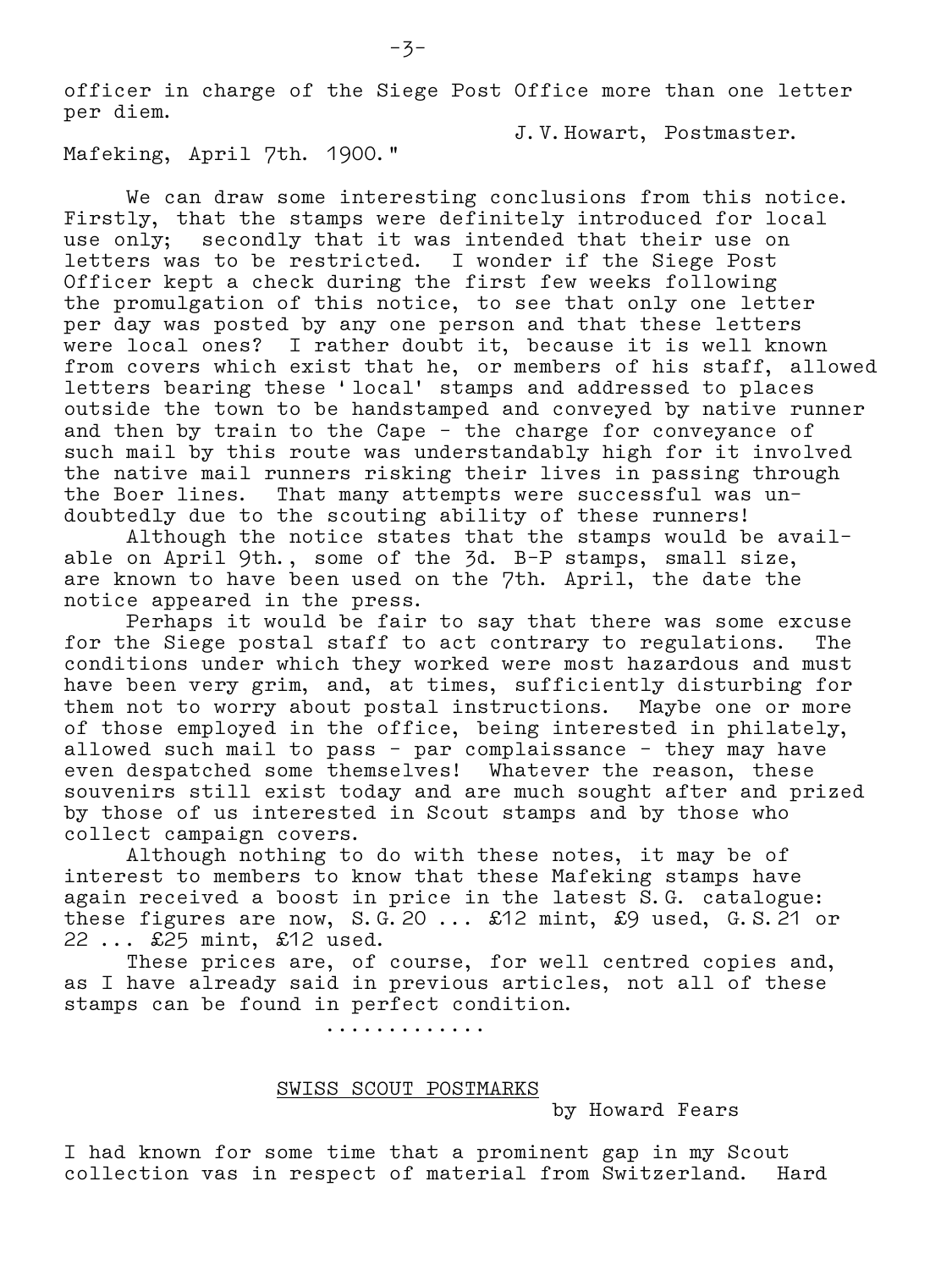work on the part of a dealer in that country has eased the position, by supplying–me with the following:–

 Cover from the first National Swiss Scout Camp held at Berne in 1925. The camp cancellation is inscribed – "I SCHWEIZ PFADFINDER–LAGER \* BERN 1925."

 Next on the list are two covers connected with the 3rd. National Camp in 1938. The first is a cover with a pre–camp slogan cancellation "SCHWEIZ PFADFINDER – BUNDESLAGER ZÜRICH. 25.VIII,1938." At the actual camp, a mobile Post Office was in use with cancellation "SCHWEIZ AUTOMOBIL – POST BUREAU, 2. A handstamp in red bears the wording "ZÜRICH 3 Schweiz Pfad– finder – Bunderslager, 1938."

 The next event commemorated is the 5th. National Camp in 1956. Four examples of pre–camp slogans were sent, the slogan reading – Bien venue au 5e Camp National des Éclaireurs Suisses Saignelégìer – 24 juillet – 2 août 1956". Examples of this slogan came from Le Locle, Neuchatel, Bienne and La Chaux–de– Fonds. From the actual camp at Saignelégìer comes the special cancellation on the cover confirming "5E CAMP NATIONAL DES ÉCLAIREURS SUISSES" .

 These acquisitions have helped to fill the gaps in the period up to 1957. I already had material from two other Scouting events –

 A camp cover from the 2nd. National camp in Geneva in 1932. Not only does the cancellation show the camp's nature, but the registration label – first day, its number is 005 – has written on it, in mauve – "GENÉVE 2D CAMP NATIONAL DES ÉCALIREURS SUISSES".

 Two covers from the 5th. International Rover Moot held at Kanderstag in 1953. Apart from the cancellation of the 2nd. Mobile P.O. there is also a handstamp with a leaf design inscrib– ed "ROVER MOOT KANDERSTAG 29 JULI – 8 AUGUST 1953".

 This had reduced my pre–1957 gaps to two as far as I can trace. These are the special cancellations – and registration label – from the first Rover Moot at Kanderstag in 1931 and the handstamp and mobile P.O. cancel from the 4th. National camp held at LUGANO – TREVANO in 1948. I am, hopefully, on the track, but have o objection to assistance if anyone is keen enough to help! If you think I –have missed any, do let me know, or, better still, send me an example – and if you add "You can keep it for your collection" you'll be my friend for life... some hopes!

(If you can add anything to the above, please drop me a line. Editor)

............

# INVESTMENT GUIDE

by Howard L.Fears

After a lapse for the last two or three issues, it's about time we had a look round at the Scout Stamp Market.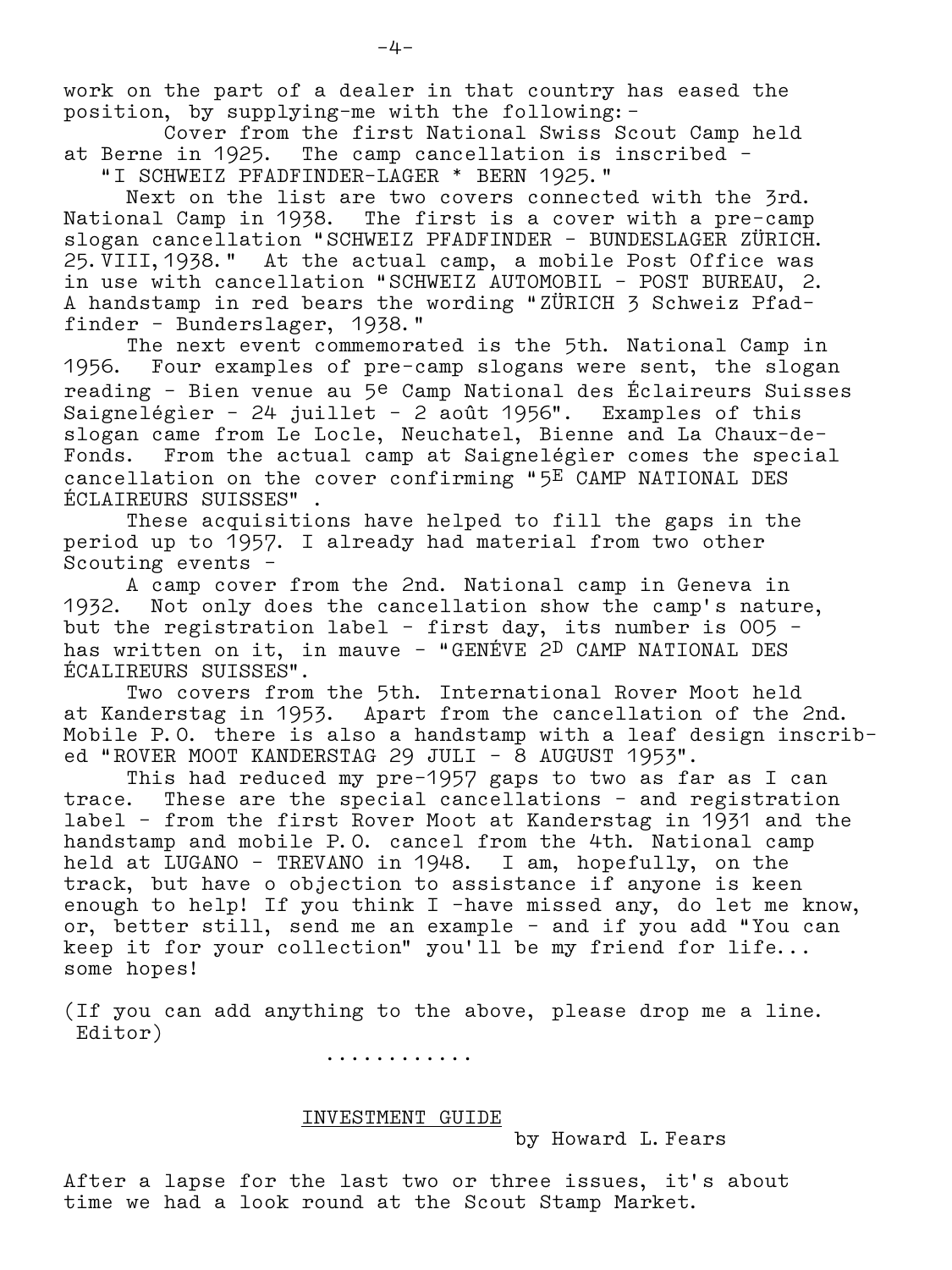In the high–finance department we must place the Mafeking stamps. Whether you go in for overprints or only Sergeant– Major Goodyear and B.P's head, the prices are going up and up. It isn't only Scout people who want these stamps, and I feel that in a few years only those with deep pockets will be able to afford more than a representative selection. Snaffle up any odd values that come your way; not so long ago you could take the basis of one–third of Gibbons' prices, but now you may have to pay half of their latest figures – and they represent quite an increase in themselves.

 Scout and Guide material from Hungary is restricted, and covers from the 1933 'Godollo' Jamboree are commanding a good price. The 1939 Guide stamps, especially on cover, are also in demand, and don't forget that even apparent duplicates may really be quite different. The use of different cancel letters means that the full set is difficult to obtain, and some of these<br>"letters" are harder to trace than others. Thus unless you are "letters" are harder to trace than others. really 'in the know' you may pay an excessive price for a common item, or get away with a cheap price for a rarity. Perhaps one of our members who has made a study of the subject would care to give his views on the relative scarcity values.

 Coming to the present; the Jubilee of Guiding is attract– ing renewed interest in Guide stamps. If there are any gaps in your collection to date, fill them now, and keep abreast of the new issues by buying them when issued - don't leave them until later, because then you will find the price has gone up. Viet–Nam stamps and covers seem most elusive. Perhaps the supply is taking a long time to come through. By comparison the market is flooded with covers of the U.S. and Canal Zone stamps. I have heard of U.S. members with about 60 different cachets in their collection. Every man to his taste, but I don't think I should want to do that.

 One final comment. Do you remember the New Zealand Scout and Guide pair? Plenty of them about at a reasonable price. Soon after issue there was a N.Z. Jamboree with a special cancel. All very straightforward, and by no means expensive. But covers with that cancel seem to have been absorbed by the market, and I detect an increase in the price of the stamps themselves. Don't say I never give you a reasonable tip.

............

### ANNUAL AUCTION

Contributed by the President

You will recall that a few months ago our worthy Secretary, Mr. H.L.Fears, organised an auction of material contributed by our members in aid of the Baden–Powell House Fund.

 This year we again propose to run a similar auction, again in aid of an excellent cause, namely, the Scout Stamps Collectors Club! In the course of the next twelve months, our Society, in order to maintain, nay improve the standard of efficiency, must incur a number of financial liabilities. Briefly, these liabilities are:–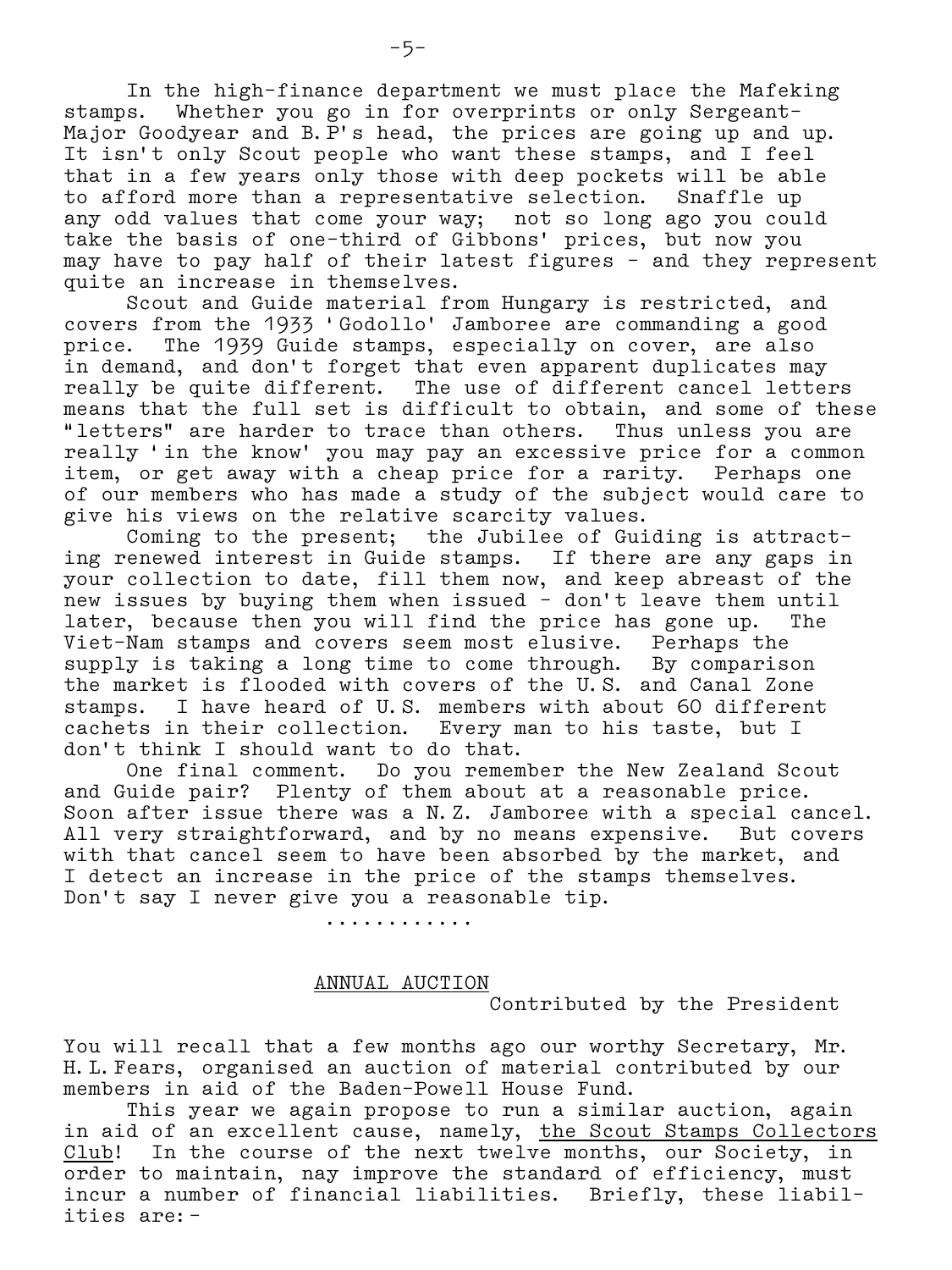- 1. Initial outlay to cover Mr. Fears' Sales Bureau scheme.
- 2. A moderate sum to cover expenses incurred by our newly elected Publicity Officer (high time we blew our own trumpet anyway).
- 3. January 1961 is the date for the revised edition of the Club catalogue (very expensive).
- 4. Looking further ahead, the Committee hope to compile a mammoth volume containing listings of all known Scout material – country by country. Not only ambitious, but a costly under– taking.
- 5. If there is any surplus after the foregoing (phew, the nerve of the man!) there are also such pleasantries as Membership Cards, printed stationery for our two hard–working secretar– ies etc.....

 We feel sure that you will all rally round in order to consolidate the workings of the Club. Have a good old root around in your swop box and send whatever you can spare to ROY E. RHODES (about time he did something to earn his keep). The Auction will appear in the September issue of the Journal (we hope). However, please get your contribution in promptly, just to make life easy for the poor old soul.

 R.E. RHODES, 38 RICHMOND AVENUE, HIGHAMS PARK, LONDON, E.4. .................

Another selection of weird stuff on which your offers are invited. Closing date will be the last day of June, when successful bidders will be notified. (\* not philatelic.)

1. 1952 Portugal. Blue label of 9th. National Camp, Coimbra. 2. 1913 France. Rare Scout label showing rescue from drowning. 3. 1949 Japan. Scout stamp mint block of 9. 4. 1957 Nicaragua. Pair of imperf. miniature sheets. 5. 1952 Jamaica. Pair mint in IMPRINT blocks of 8. 6. 1957 Liechtenstein. Complete mint sheet of 12. 7. 1957 Cuba. Jamboree pair in half sheets of 25. 8. 1948 Nicaragua. 2 cent blue. Sheet of 25. 9. 1957 Cuba. Jamboree set official G.P.O. folder. 10. 1958 Austria. Card bearing 2nd. Skiing Championship postmark and specimen of rejected essay of 1957 stamp signed by the designer.<br>11. 1946 Sweden. Bjorkolagret pmk. on card. 12. 1946 Sweden. Gransolagret pmk. on card. 13. 1947 Sweden. Orebro N.T.O. camp pmk. on cover. 14. 1951 Sweden. Kramfors Vildmarkslagret pmk. on cover. 15. 1953 Liechtenstein. Set of 4 used on special card. 16. 1957 G.B. Jamboree pmk. (10th. Aug.) on Swedish reply card. 17. 1937 Austria. Internat. Scout Exposition, Vienna pmk. on card.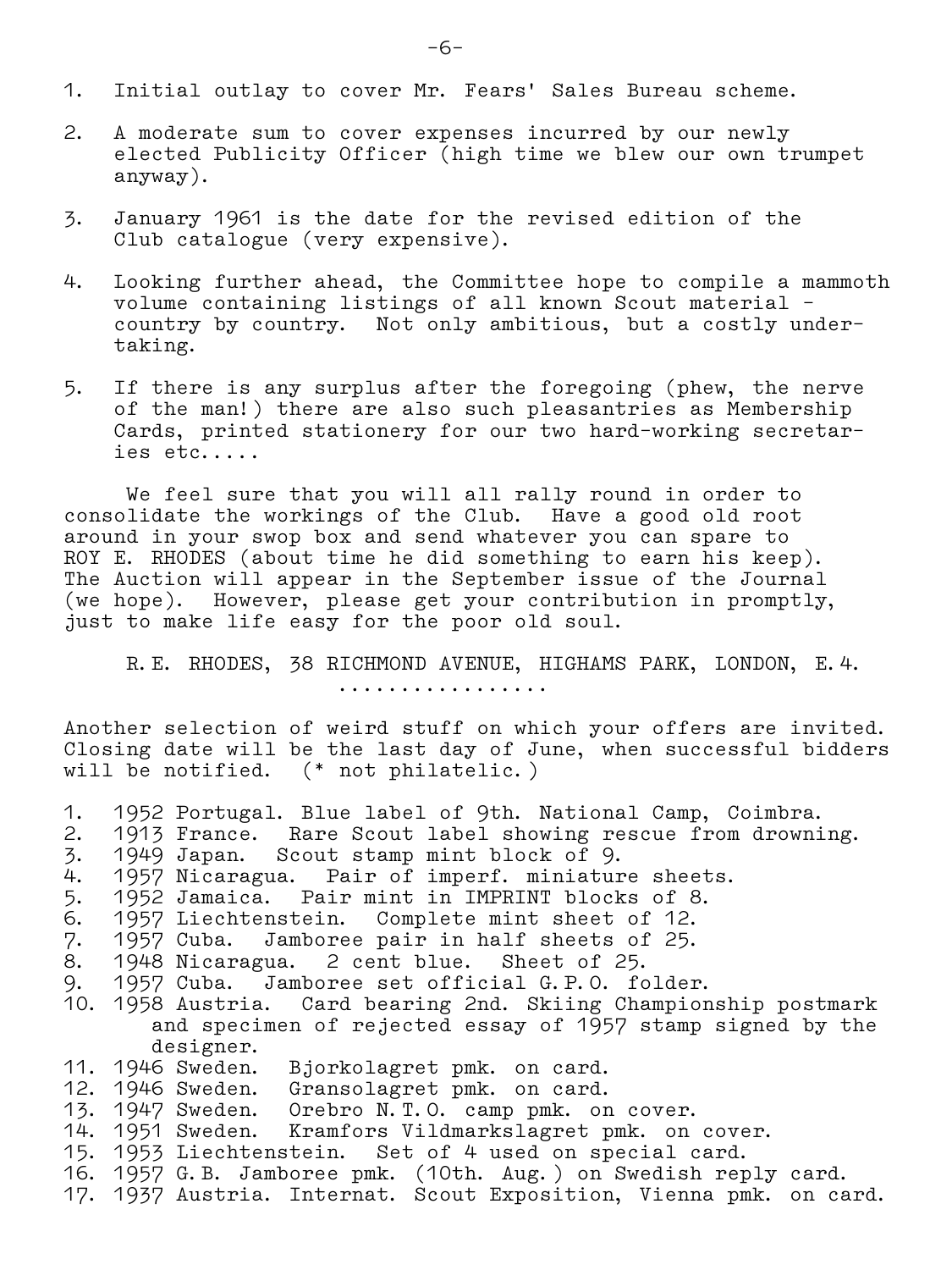18. 1940 Hungary. Air set of three superb used on card. 19. 1939 Hungary. I PAX TING set used on two pieces. Stamps in poor condition but cancellations good (Type B). 20. 1948 Philippines. Imperf. pair used on F.D. cachetted cover with Manila Scout pmk. 21. 1954 Israel. Ramat Gan camp pmk. on cover. 22. 1954 G.B. 1st. Seaford Scout Summer Camp cover posted in Jersey, Guernsey and Herm Island. 23. 1959 Philippines. Jamboree miniature sheet used on last day cover with special cancellation. 24.\*1937 Holland. Somewhat faded but desirable World Jamboree pennant. 25.\*1955/7 Collection of 6 pennants, i.e. 1955 Canadian Jamboree, 1957 Sutton Coldfield, 1957 Gilwell, 1957 Valley Forge Jamboree (huge), and Roland House and Yorks Wood. 26. 1940 Hungary. Air set of 3 in mint blocks of 4. .............

## RESEARCH TOPIC: GEORGE ROBEY STAMPS

by Howard L.Fears

Any survey of English Scout material will have to include the few labels which have been issued over the years. The most intriguing of these labels, in my opinion, are the George Robey "stamps", and by recording the small amount of information in my possession about these stamps, I am hoping that other members will contribute their knowledge to fill in the gaps.

In the era "between the Wars", George Robey was a well-known comedian, his name being a household word. In my collection I have a block of 12 stamps, each showing a portrait of Robey, each stamp including the inscription "GEORGE ROBEY STAMPS" at the top, and "To help PRINCE of WALES BOY SCOUTS FUND" at the bottom. Each portrait is different, showing head and shoulders, but the first three show Robey in Scout hat, shirt, and neckerchief (apparently before the days of woggles). All the remaining nine portraits have no apparent connection with Scouting other than the inscription – George is shown in various comedian's outfits or "as himself".

 Did the whole sheet consist of 12 stamps? I can't say. One side of my block has a margin, and someone, at some stage, has obligingly written thereon: "These were sold when first issued at  $1/-$  the set to help the fund". I must add that it cost much more than one penny per set when I purchased them; the set of 12 cost me about 25/–!

 Who was the printer? What was the date of issue? And what about the fund set up by the Prince of Wales? It is half in the hope that someone else can answer these questions that I pass them over to you.

...........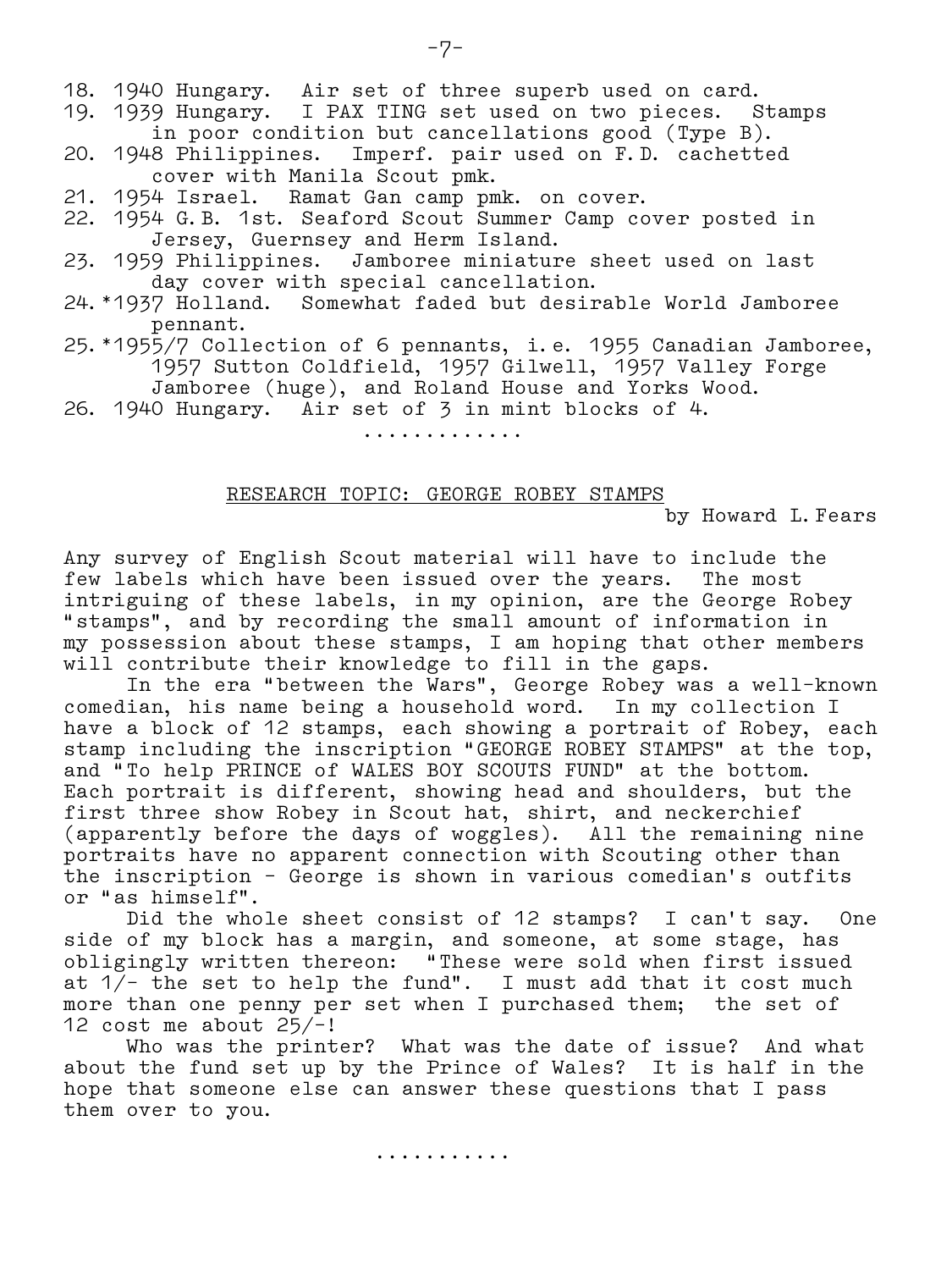## FROM MY COLLECTION – SWEDEN

An interesting group in my collection is formed by the Swedish section. Sweden has proved to be a prolific source of material, despite the fact that it has not yet produced a special Scout or Guide stamp. The Swedish Postal Authorities have, however, co– operated with the Scout and Guide movements by producing special commemorative postmarks for Jamborettes and other special events. Lists of these have been given in previous issues of the Journal. A special Post Office is normally set up in the camp, as well as using a special postmark, there are often also special registration labels available. The movements themselves often issue special labels for the camps for affixing to outgoing mail. These are always bright and attractive and their gay colours show up to advantage in a black leaved album.

 In 1955 the Swedish Scout Association (Sveriges Scoutforbund) held six special camps and for each of these there was a special cancellation and label. The cancellations were the same design in each case, the only difference being in the name of the camp. The labels also had the same basic design, an outline map of Sweden in yellow on a blue background, and on this was placed the camp badge. A recent example is the Amundo Jamborette held by the Swedish Y.M.C.A. Scout Association last year. A special post– mark was used by the camp Post Office and special registration labels were available. The camp authorities provided a special camp label, based on the camp badge, for affixing to outgoing mail and also issued a special cacheted First Day Cover.

 A number of Girl Guide (Sveriges Flickers Scoutforbund) Camps have also been honoured with special postmarks. A recent example was that of the Vastgotaresan Camp held last year. A special post office was set up with its commemorative cancellation, and special registration labels, while the association provided a special camp label. Similar facilities were provided for the Tromtolagret held in 1954.

 Each year the Svenska Scoutanionem (S.S.U.) issue a special seal in aid of their funds and these also make an interesting addition to a collection, as they are attractively produced and well designed. In recent years a different design has been used for each seal but in previous years the same design was retained and only the colour changed. This occurred in 1945/49 when the design was St. George and the Dragon and in 1949/50 when it was a sketch of Count Bernadotte.

 A number of special seals and labels were issued prior to 1945 but information regarding these is difficult to obtain. I would therefore be pleased to hear from any person who has any information regarding these. I could then gather it into one article and thus make the information on this subject more readily accessible.

...............

AUCTION SALE – entries to Mr. H.Fears by June 30th., giving maximum bids. Some of the items are really good, as you will see.

1. World Jamboree at Birkenhead; 1929. Registered cover with 2 distinct strikes of the "ARROWE PARK" cancel.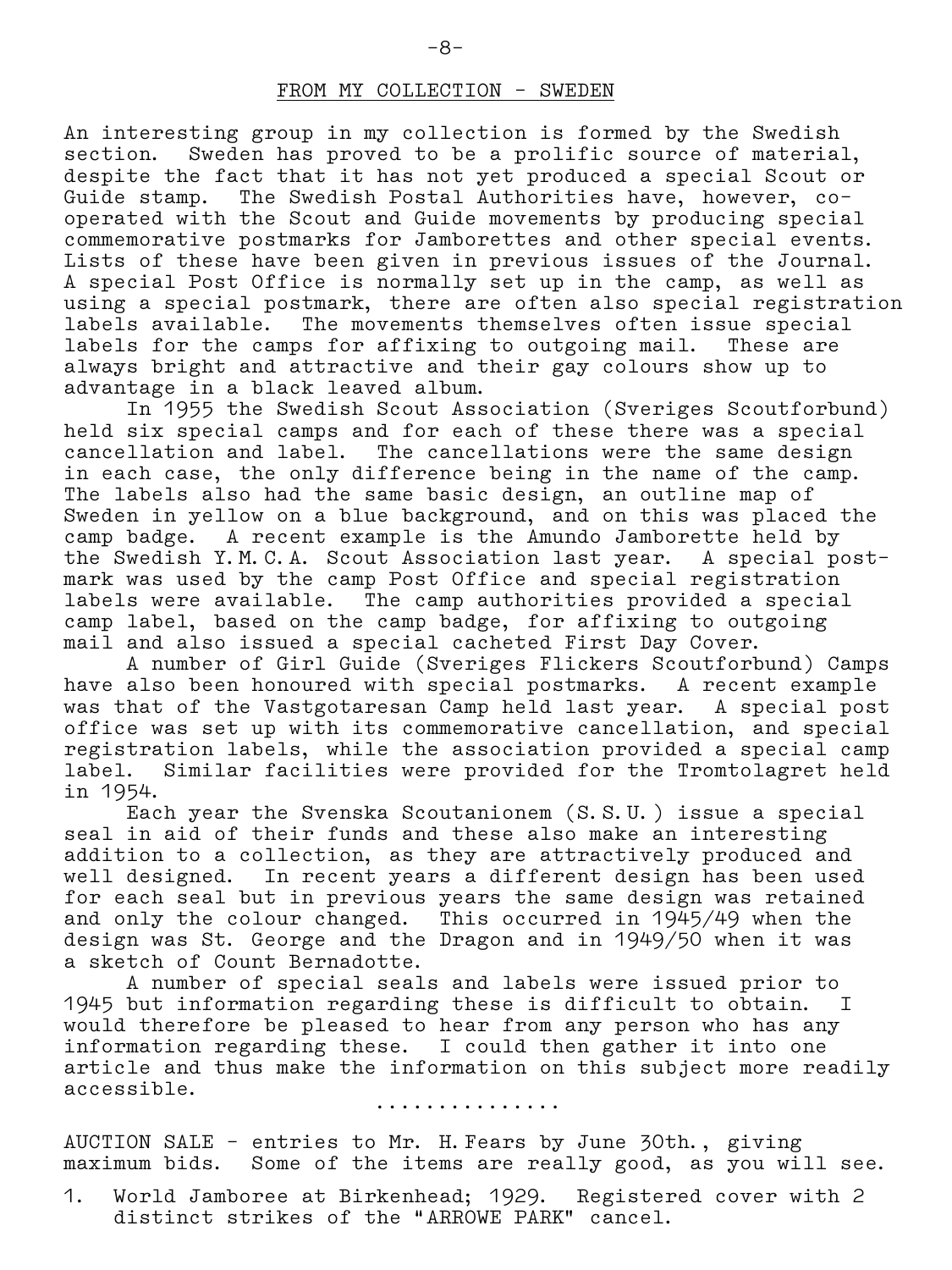- 2. 1937 All–India Jamboree. Rocket Mail. Price List sent by rocket on Feb. 1st. 1937, with cancel and signed by Stephen H.Smith, the organiser. 150 only exist.
- 3. 1937 World Jamboree in Holland. Cover bearing 12**½** c. Scout stamp sent by air–mail to France, with 2 very clear Jamboree cancel strikes.
- 4. A George Robey label (for Prince of Wales "Scout" fund).
- 5. 1957 U.S. Valley Forge Jamboree. 3 covers with different cachets, 2 with Scout stamp, and all bearing Jamboree cancels.
- 6. 1956 First Day Cover from 2nd. Pan Arab Jamboree; with cachet, full set of 3 Egyptian Scout stamps and camp cancels.
- 7. 1947 France. World Jamboree. Scout card with Jamboree emblem, Scout stamp and camp cancel.
- 8. 1956 U.S.A. Scout Fair. Cover with cancel "Boy Scout Fair Convention Sta., Reading, Pa."
- 9. F.D.C. from Pan–Pacific Jamboree. New Zealand Jan. 1959. Registered label showing scarce wording "Pan–Pacific Scout Jamboree". Scout stamps and Jamboree cancels.

............

### MONEY

by the Hon. Treasurer

The closing of the third financial year on Feb. 27th. 1960 showed that counting the credit balance carried forward from the previous year, gross income from all sources (including subs., donations, Sales Bureau and auction realisations) totalled £117. 12. 7. Expenses (including printing, postage, purchases of material for the Sales Bureau, Advertising, Stationery and sundries) for the same period came to £90. 2. 9**½**. The carry forward balance of £27. 9. 9**½** compares with a figure of £6. 10. 2**½** twelve months before.

 We have certain outstanding liabilities at the time of writing (28.2.60). The next Journal will include a revised Members' List, and counting the postage, the cost of this will probably exceed £10. From a number of sources monies are owed to the Club, and the total of these credits is more than £5. In addition renewal subscriptions paid to Mr. Blunt during February will not show as an entry on my book–keeping record until March.

The composite picture is, therefore, more favourable than at the end of either of our previous years. We still have to watch expenditure carefully, but at least we have got (permanently, I hope) beyond the stage of having to make loans to the Club to help with the bills.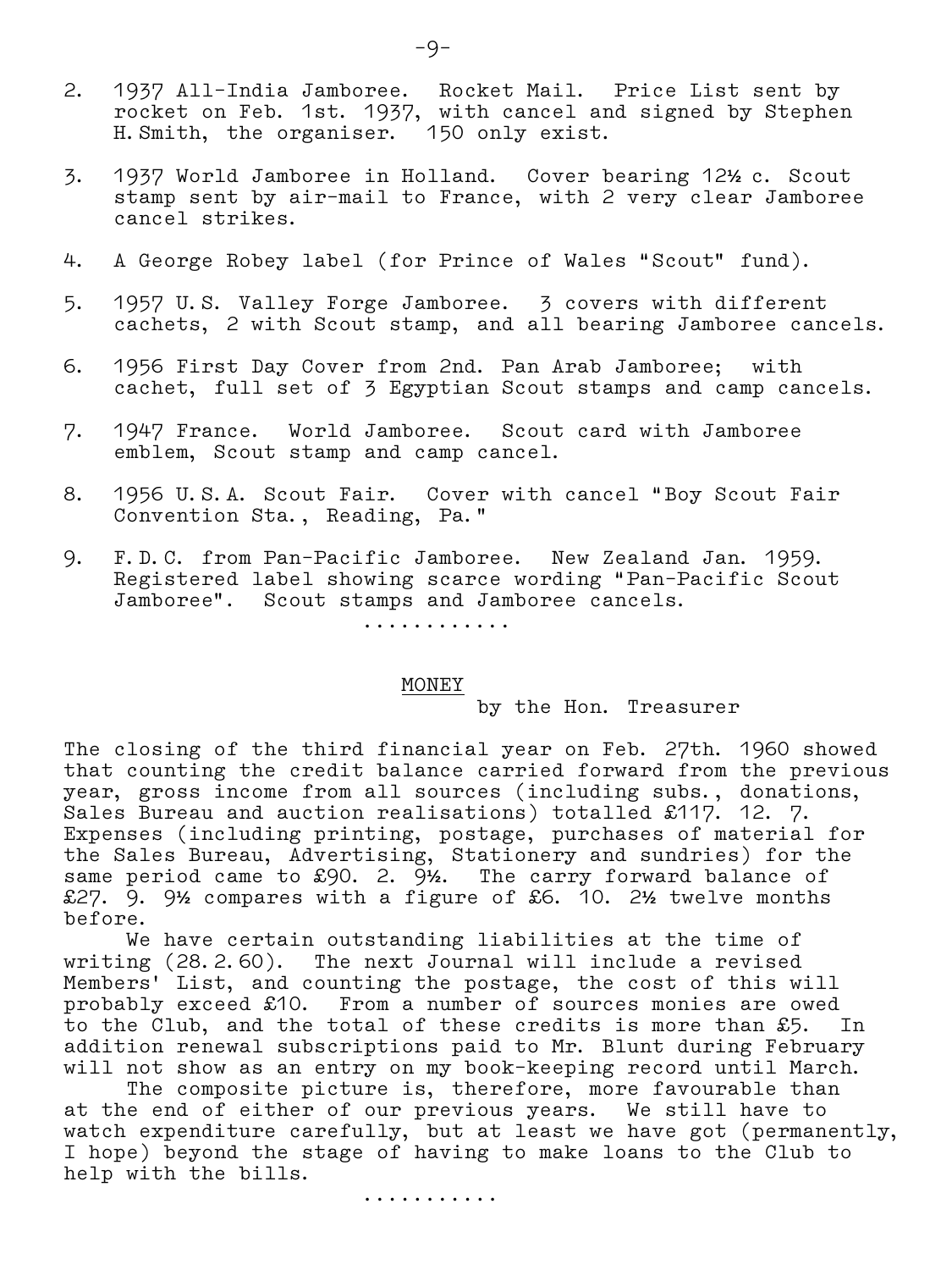#### SALES BUREAU

by the Hon. Sec.

Permanent List. The response from members has been most gratifying, proving that this List will provide a most useful service. If you want to join (and for details see the March 1960 Journal) kindly send 10/– or \$2.00 straight away.

Publications. The issues reprinted and detailed in the last Journal are still available.

1957 Jamboree Booklet. Completely sold out.

Offers. Although supplies of the Greek Scout set on cover and also the Canadian Guide stamp on cover should have reached me by the time this Journal is published, they have not done so as I write, and I am thus unable to give prices. All those on the Permanent List will get them for sure, however, the current offers are as follows:–

- 1. U.K. Scout H.Q. Official slogan meter franks on covers. Set of 6 covers covering years 1951 to 1955, for 5/– the lot, plus post, or \$1.00 post free.
- 2. I have secured another very small "remainder" lot of the 1958 cacheted cover for the 32nd. Annual Gilwell Reunion. 6d. each, first come, first served, and I cannot hope to get any more after this.
- 3. Cuba 1957. The Scout pair, 4c and 12c mint. As the result of a very advantageous purchase, I can offer the pair at 2/3d., or block of 4 at 8/6d. The total stock is only 20 stamps, so if you want a block larger than four, write quickly.
- 4. Offers 1, 2, and 3 all in one. Would cost 7/9d. plus post, but if you buy one of each, will clear at 7/6d. including post.
- 5. Philippine Scout set complete on 2 cacheted covers. Both covers have Scout cancel, and the 6c and 25c values are in– cluded both as singles and tete–beche pair. Normal price 30/– at least. I have only one pair of the covers, and the first remittance for 21/– will secure.

For your wants, write to the Hon. Sec.

..........

NEW MEMBERS. A big welcome to the following new members: we hope they will enjoy being with us.

No. 256 2.4.60 The Badgers Club, c/o W.E.Amiss, 92 Chapel St., Luton, Beds.

No. 257 4.4.60 Anthony Branwhite, 14 Icknield Way, Tring, Herts.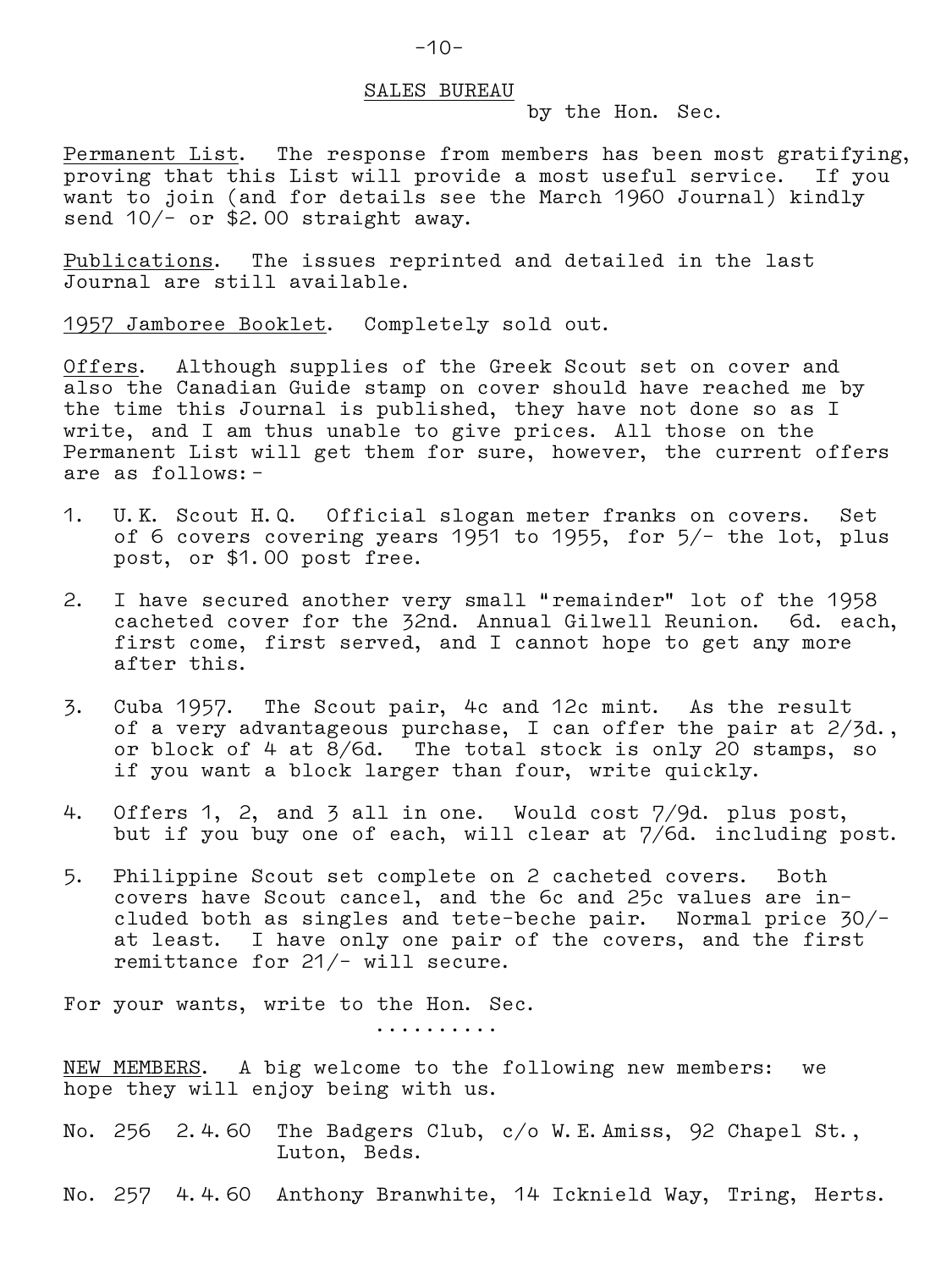No. 258 4.4.60 David Johnson, 31 Woodlands Avenue, Berkhamsted, Herts.

No. 259 4.4.60 Michel Van–Enst, Flat 6, Lagley, High St., Northchurch, Berkhamsted, Herts.

(The last three are Juniors)

DELETIONS:– Please delete from your list the following:– 3, 17, 103, 108, 149, 177, 185, 190, 191, 193, 194, 195, 204 & 207.

#### CHANGES IN NAME and/or ADDRESS

No. 8 Should read W.A.Collins, 292 B, Poulton Rd., Fleetwood, Lancs. No.20 " " W.J.Reddin, Aitken House, U.N.B. Fredericton, New Brunswick, Canada.<br>"Flight Lieutenant D.C.D.F No. 60 " " Flight Lieutenant D.C.D. Potter, Officers Mess, Royal Air Force, Driffield, Yorks.<br>"Erank Ford, c/o Wilson, 29 Haveloc No. 47 " " Frank Ford, c/o Wilson, 29 Havelock St., Glasgow, W<br>No. 250 " " A. H. Scott, 119 Humberstone Rd., Luton, Beds. " A.H. Scott, 119 Humberstone Rd., Luton, Beds.

GONE HOME: We regret to report the death of member No.142 – W.Buben – kindly delete his name from your membership list.

FUTURE CHANGE: As from May 2nd. Member No. 61 - Mr. A.H.Nicholson will reside at 16 Munn's Drive, Burgess Hill, Sussex. When writing to him please use full initials to avoid any confusion.

 We are very pleased to add to our ranks the Editor of the Badger's Club, Mr. W.E.Amiss. If you wish to know anything about Scout badges, whether they are associated with Great Britain or any other country in which there are Scouts, I suggest you write to Mr. Amiss and ask for particulars of joining the Badger's Club. –––––––––––

 Some of you will undoubtedly have a few unused postcards, either of places you have visited or of where you live, and also copies of Scout Magazines you may not now want. I suggest you could very well do a good turn by sending these postcards and Scout magazines to Mr. Colin Mc.Arthur who has, for twelve years, been confined to a wheel chair. His address is "Weernale", Royal Ryde Home for Incurables, Morrison Road, Ryde, New South Wales, Australia. Do what you can, won't you. ––––––––––

 The late circulating of this Journal is due entirely to my having to go away on duty unexpectedly, just at the time it should have gone to print, and being away for a fortnight; it shouldn't happen again – in any case, I shall "Be Prepared" next time!

Yours sincerely,

WILF NODDER.